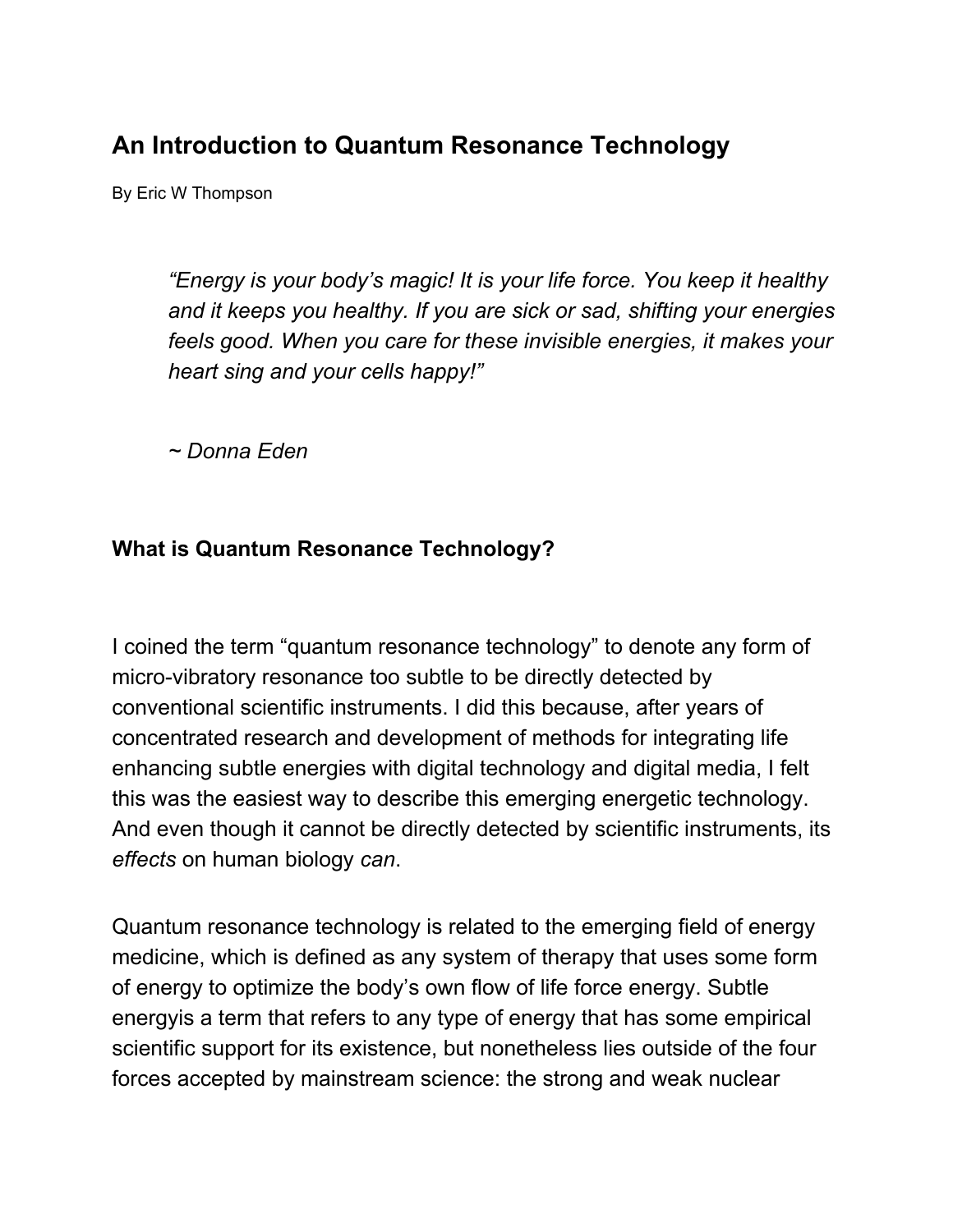forces, electromagnetism and gravity. (Some scientists accept magnetism as a fifth force in physics.)

Although the emerging field of subtle energy research indicates that there are numerous varieties of subtle energy, each with unique associated qualities and effects, there is evidence that, in general, subtle energy is intimately related to consciousness. In fact, Dr. Claude Swanson, in his wonderful book LIFE FORCE, The Scientific Basis, referred to the field of subtle energy research as "the natural bridge between the old physics and the new science of consciousness."

*"Conventional medicine, at its foundation, focuses on the biochemistry of cells, tissue, and organs. Energy Medicine, at its foundation, focuses on the energy fields of the body that organize and control the growth and repair of cells, tissue, and organs. Changing impaired energy patterns may be the most efficient, least invasive way to improve the health of organs, cells, and psyche."*

*~ DAVID FEINSTEIN, PH.D.*

I first became aware of the concept of capturing and embedding subtle energies into digital media in 1999, when I came across an ad for a series of CDs which claimed to have such energies (specifically, those associated with altered states of consciousness) embedded in them. I later learned that a few years earlier in the '90's, a Russian researcher had claimed to successfully capture life force energy on magnetic tape, which could then be embedded into music and transmitted by simply playing the music. Intuitively, this seemed possible to me. After all, sound is energy, and it can be recorded, stored and transmitted. Electromagnetic energy, as well, can be captured, stored and transmitted. So, the notion that life force energy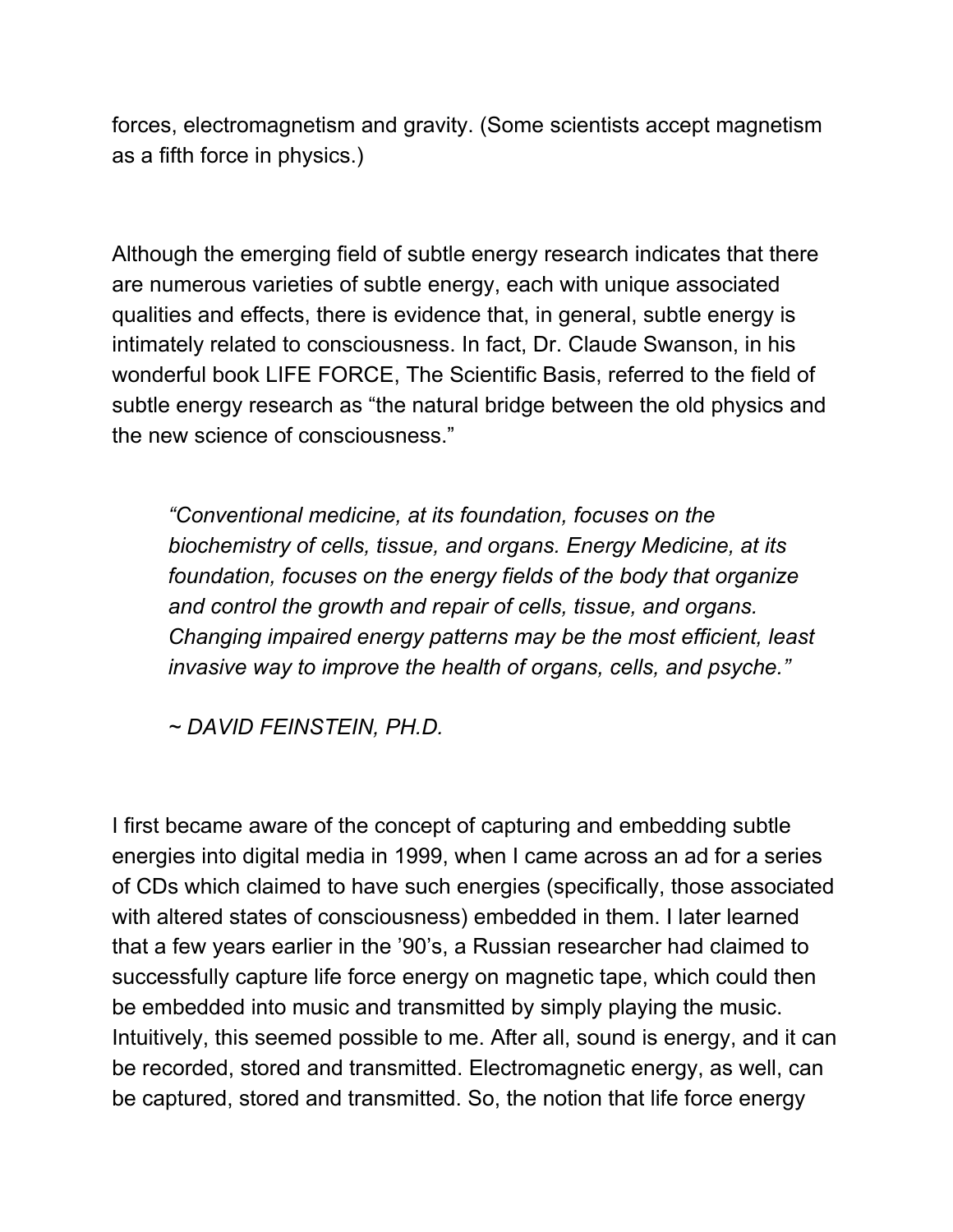(or, at the very least, subtle energies closely related to life force energy) could be recorded, and stored and transmitted via digital technology, was not a huge reach for me.

### **The Scientific and Theoretical Foundations of Digital Energy Medicine**

The science on which I first began to base this technology does not, at first glance, seem to be remotely applicable to quantum resonance technology. However, I am deeply grateful to have been able to develop what I believe is an innate human capacity for recognizing creative connections that normally go unnoticed. As such, when first learning some of the principles I am about to share, my heart and mind were ignited with the joy and inspiration of possibility.

I will now offer a short introduction to some of the scientific principles that serve as the foundation for quantum resonance technology. But please keep in mind that, in the interest of limiting the length of this article, this introduction will be a super-simplified presentation lacking the many nuances, dimensions and capacities represented by the full potential of this technology.

## **Shape Power: Geometry and the Quantum Vacuum**

There are other methods of producing quantum resonance, but the use of shape and geometry to do so offers many practical benefits for doing so. In this section, we will briefly explore the work and discoveries of some of the most important pioneers in the study of how geometry elicits the flow of life enhancing subtle energy. I highly recommend that anyone interested in learning more about this work invest time to explore the work of these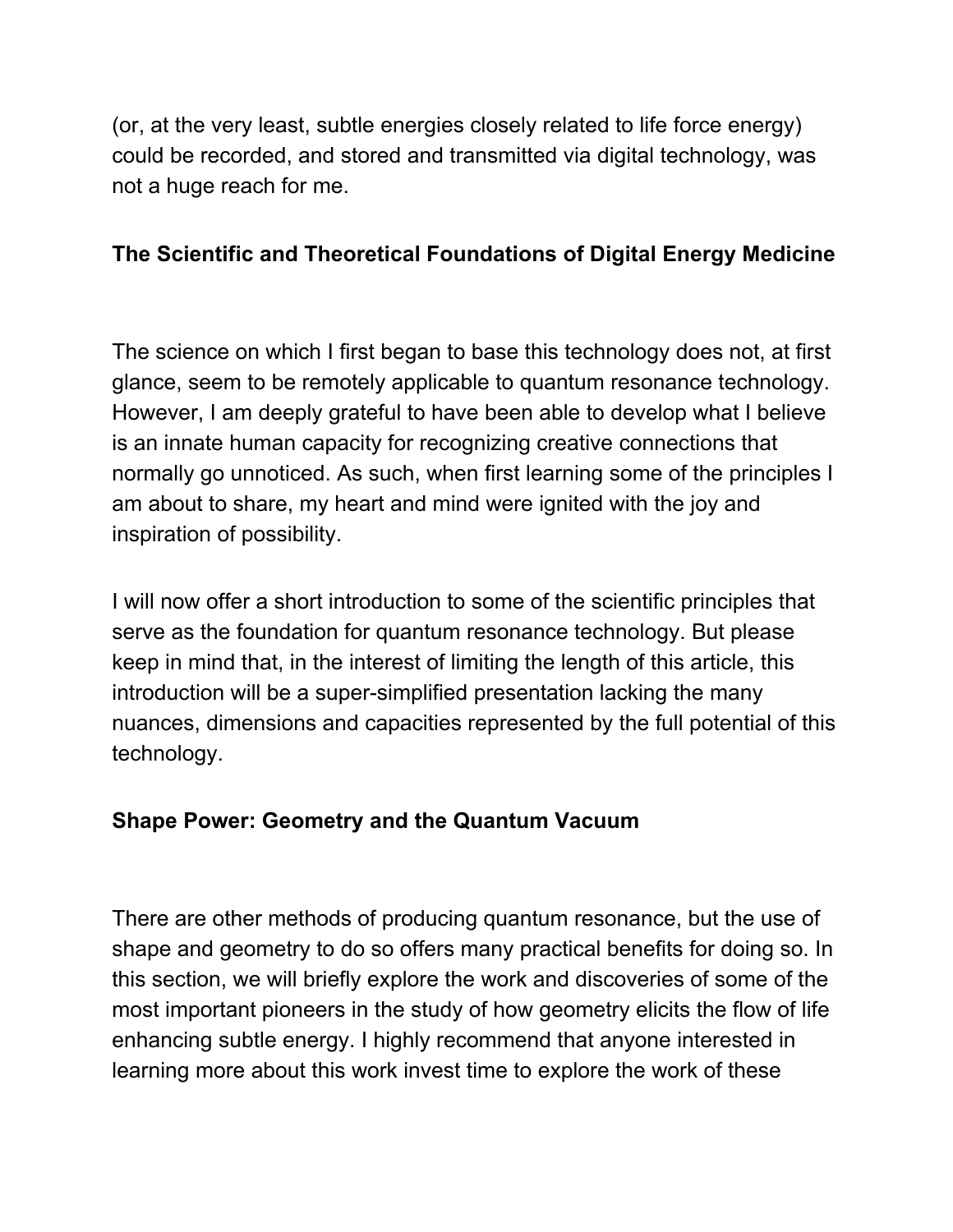pioneers more deeply. (A brief list for further reading is offered at the end of this article.)

#### **Dan Davidson: How Shapes Create Subtle Energy**

In 1997, physicist Dan Davidson published a book entitled, *Shape Power: A Treatise On How Form Converts Universal Aether into Electromagnetic and Gravitic Forces and Related Discoveries in Gravitational Physics*. While it probably didn't win the award for the most layman-friendly title, Dan's book presented years of fascinating research that he had conducted, which empirically demonstrated the capacity of shape and geometry to produce transformative subtle energy. Combining this research with his extensive knowledge of spiritual traditions, he formed a theory that, although developed independently, is strikingly similar to other theories offered by researchers whose work of which he seems to have been unaware at the time of the book's publishing.

#### **Dan Davidson's Key Discoveries**

He theorized that specific shapes create equally specific wave patterns in the aether (his preferred term for the quantum vacuum, the spacetime dimension that appears to be filled with an immense amount of dynamic energy).

These wave patterns are subtle energies of various bandwidths.

An analogy can be drawn by imagining a large ship in the ocean, where the ocean is likened to the aether, which is believed to be a "superfluidic particulate medium which permeates all space." As the water flows around the shape of the ship, secondary longitudinal/compression waves form around the ship's unique shape. These wave patterns are analogous to the subtle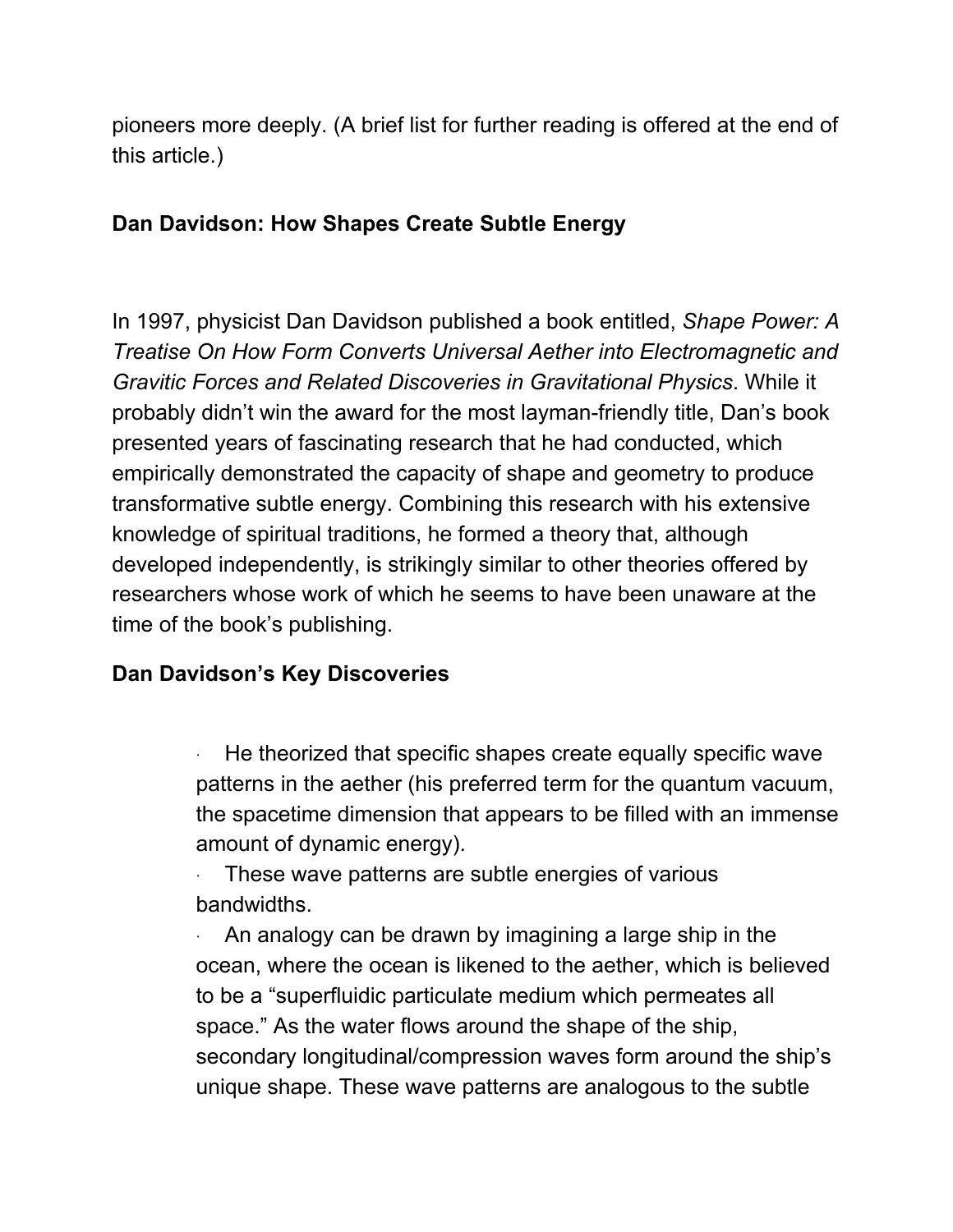energy patterns that are formed as a result of the quantum vacuum's interaction with shape.

He found this principle to apply not only to three-dimensional shapes but to two-dimensional shapes, diagrams and patterns as well.

For example, whenever two lines intersect in a pattern drawn on paper, a subtle energetic vortex is created.

The angle at which the lines intersect influences the particular subtle energetic pattern that is created.

· *Conclusion: Shapes can be used to generate energetic effects on multiple levels, including the levels of subtle energy, electromagnetism and gravity.*

## **Erich Korbler: New Homeopathy and Symbols as Transmitters of Energetic Messages**

An Austrian engineer by trade, Erich Korbler combined his knowledge of Traditional Chinese Medicine and acupunture with dowsing to synthesize a new form homeopathy, which was considered both revolutionary and controversial in nature. He collaborated with physicists from the Atomic Institute in Vienna, as well as the Max Planck Institute in Munich, to test some of his theories.

#### **Eric Korbler's Key Discoveries**

1. He discovered that certain two-dimensional symbols painted in precise body locations (including acupoint areas) elicit healing and energetic effects.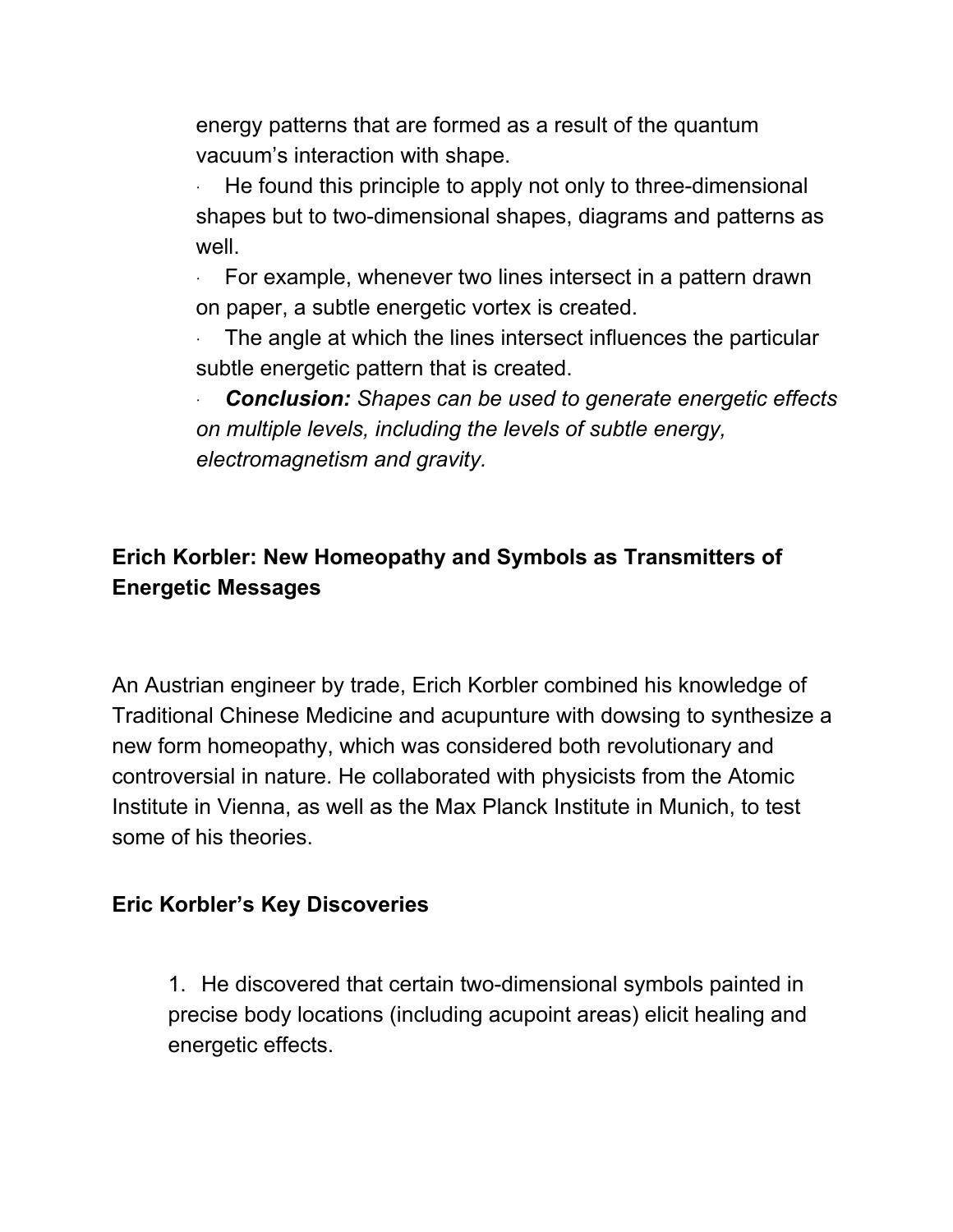2. Korbler believed that this phenomenon was the origin of the indigenous body painting tradition that has appeared worldwide.

*Conclusion: Two-dimensional signs and symbols, rather than being mere representations of logical/intellectual meanings, are in fact condensed forms of energy with very real energetic effects.*

## **Chaumery & de Belizal: Shape-Caused Waves and the French System of Physical Radiesthesia**

In the mid-20th century, Leon de Chaumery and Antoine de Belizal developed a subtle energetic science they called *Microvibratory Physics*, which they hoped would be accepted by the medical community. This vibratory science, also referred to as *Physical* or *Medical Radiesthesia*, differed substantially from the more popular Mental Radiesthesia, which projects the mental body (along with its subconscious attachments and aversions) through a prendulum in order to arrive at asnwers to various questions. In reality, Chaumery and de Belizal were openly critical of Mental Radiesthesia, since it can be very subjective. Their solution to this problem was to project the vital or qi body (which has no hidden attachments and aversions connected directly to it) through the pendulum instead.

This method required the use of specially calibrated pendulums which used specific shapes to detect what they termed as "shape-caused waves". In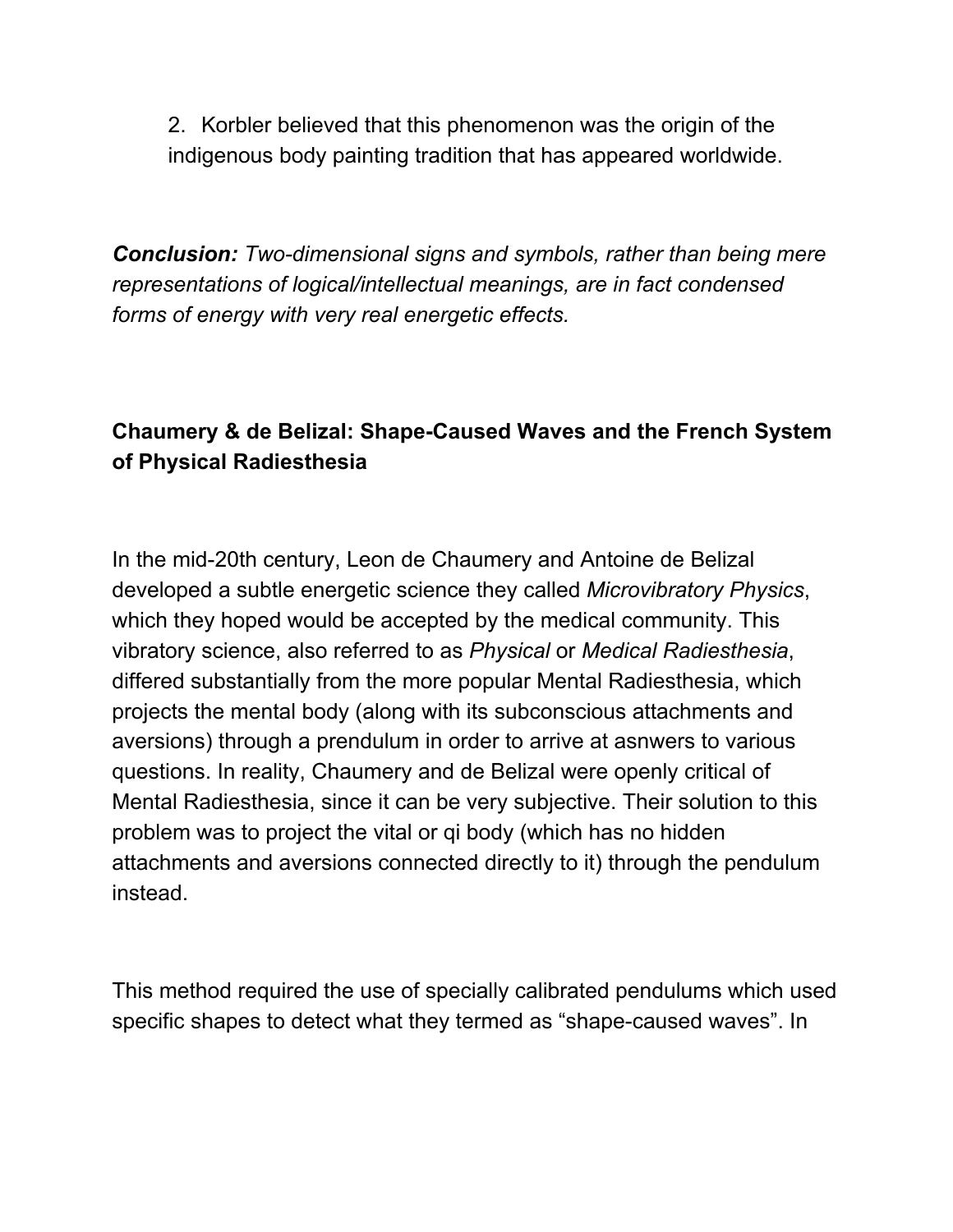this way, they helped pioneer a method of using the human energy field as a scientific instrument for reliably detecting and measuring subtle energy.

### **Radiesthesia's Key Discoveries**

1. They discovered 12 higher harmonics (i.e., subtle energies or shape-caused waves) associated with unique two and three-dimensional shapes.

2. They found that one of these energetic bandwidths was in fact a powerful and penetrative carrier wave involved in profound meditation, prayer and healing at a distance.

*Conclusion: Shapes produce microvibratory patterns capable of revolutionizing medicine and other fields of human endeavor.*

## **Dr. Ibrahim Karim: BioGeometry and the Science of Using Shapes to Balance the Environment**

Egyptian architect Ibrahim Karim (now living in Canada) inherited all the private scientific diaries and research left behind by Chaumery and de Belizal. As an outstanding steward of this important body of knowledge, Dr. Karim built on these foundations to develop an even more sophisticated energy science he refers to as **BioGeometry**.

## **Dr. Karim's Key Discoveries**

1. Dr. Karim discovered and repeatedly verified that the Golden Ratio, as found in nature (and the Fibonacci Sequence), emanates a powerful subtle energetic quality that acts as an energetic gateway to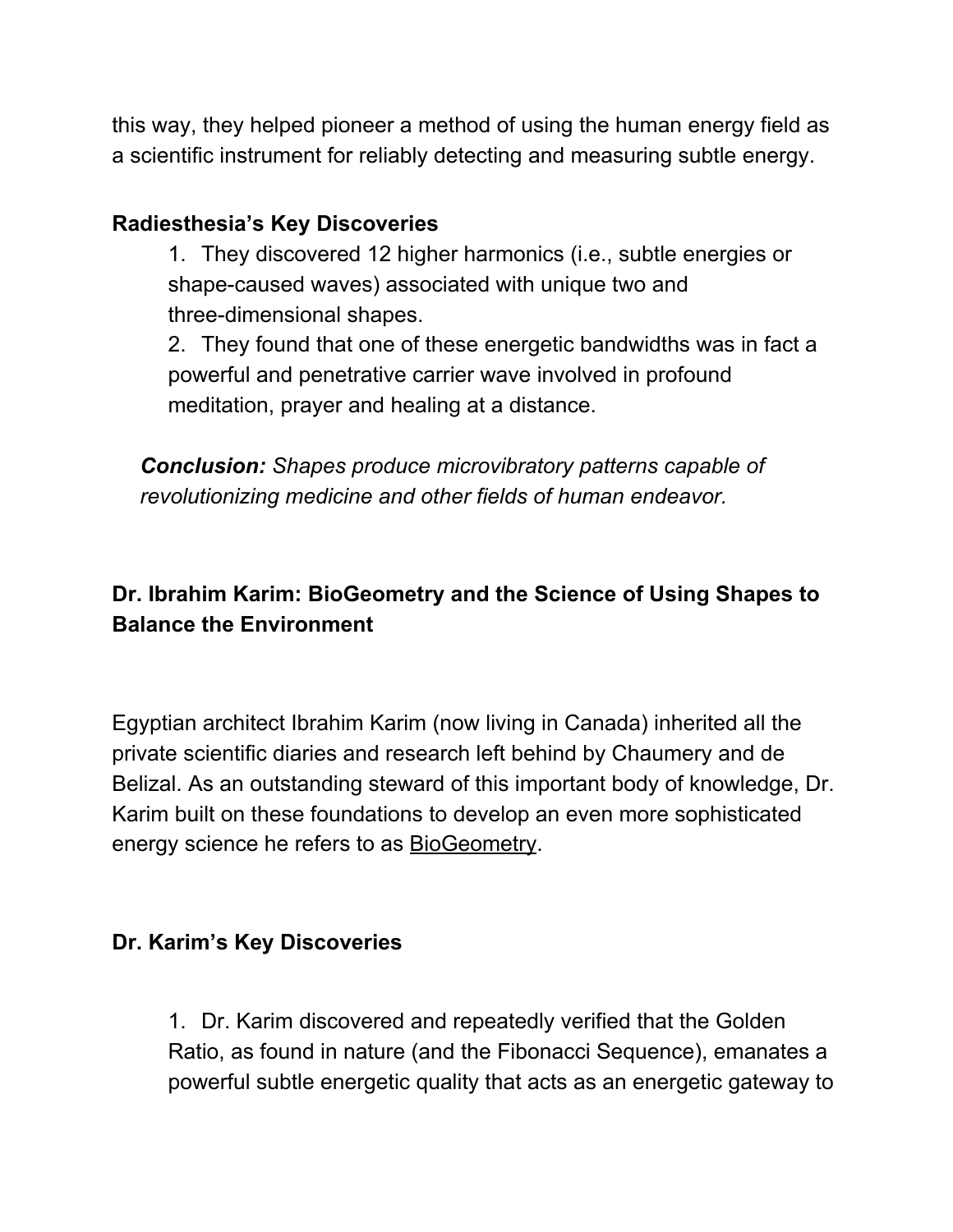allow higher levels of harmony and balance to be made manifest on the Earth plane.

2. He developed unique shapes and systems (using various proportions, angles, quantities and other elements) to produce this profoundly balancing quality in all types of environments.

*Conclusion: Both two-dimensional and three-dimensional shapes can be used to create energetic environments which facilitate higher levels of harmony and balance.*

#### **Suggested Reading**

de Belizal, A. and P. A. Morel. Physique Micro-Vibratoire et Forces Invisibles.

Chaumery, L. and A. de Belizal. Esai de Radiesthesie Vibratoire.

Davidson, Dan. (1997) Shape Power: A Treatise On How Form Converts Universal Aether into Electromagnetic and Gravitic Forces and Related Discoveries in Gravitational Physics. Rivas Publishing.

Mermet, Abbe. Principles and Practices of Radiesthesia.

Neumayer, Petra and Roswitha Stark. (2013) Painting the Energy Body: Signs and Symbols for Vibrational Healing. Healing Arts Press.